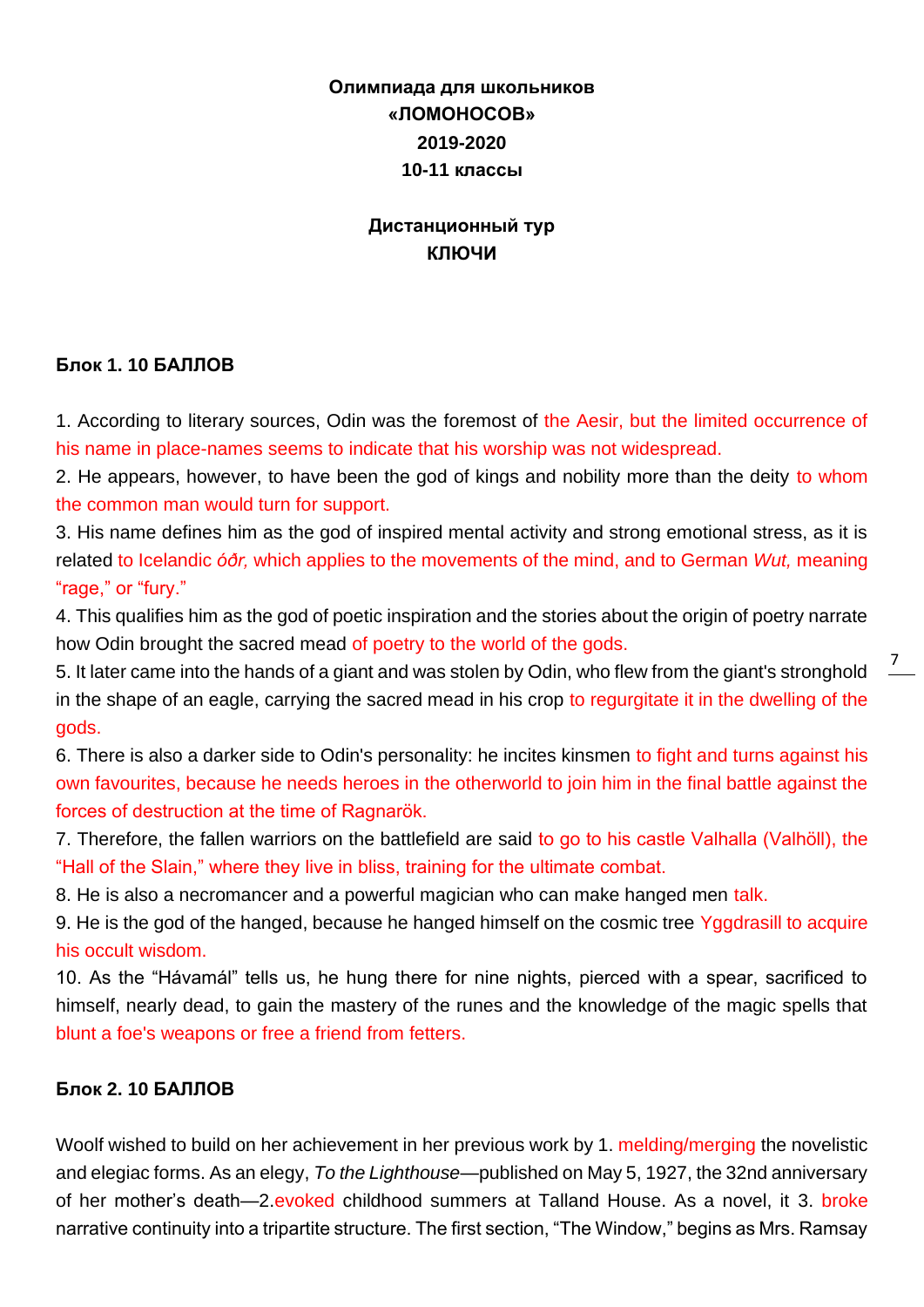and James, her youngest son—like her siblings—sit in the French window of the Ramsays' summer home while a houseguest named Lily Briscoe paints them and James begs to go to a nearby lighthouse. Mr. Ramsay, like her father, sees poetry as didacticism, conversation as winning points, and life as a tally of accomplishments. He uses logic 4. to deflate hopes for a trip to the lighthouse, but he needs sympathy from his wife. She is attuned to emotions rather than reason. In the climactic dinner-party scene, she inspires such harmony and composure that the moment "5. partook, she felt,…of eternity." The novel's middle "Time Passes" section focuses on the empty house during a 10-year hiatus and the last-minute housecleaning for the returning Ramsays. Woolf describes the progress of weeds, mold, dust, and gusts of wind, but she merely 6. announces such major events as the deaths of Mrs. Ramsay and a son and daughter. In the novel's third section, "The Lighthouse," Woolf brings Mr. Ramsay, his youngest children (James and Cam), Lily Briscoe, and others from "The Window" back to the house. As Mr. Ramsay and the now-teenage children reach the lighthouse and 7. achieve a moment of reconciliation, Lily completes her painting. *To the Lighthouse* 8. melds into its structure questions about creativity and the nature and function of art. Lily argues effectively for nonrepresentational but emotive art, and her painting (in which mother and child 9. are reduced to two shapes with a line between them) 10. echoes the abstract structure of Woolf's profoundly elegiac novel.

### **Блок 3. 10 БАЛЛОВ**

It's hard to miss this wonderful, prancing, leaping horse – the famous racehorse Whistlejacket – as you walk through Mercer Street. The question I always have is this wonderful doubt as 1. (of, to, if) its leaping: where is it going to land? It seems 2. (to float, to be floating, to have been floating) in space and yet pushing off with such energy against the ground, wherever the ground is.

You might wonder whether this picture is actually this size in real life. As we walk around we're so used to 3. (see, seeing, be seen) advertisements that take familiar images and blow them up to mammoth size. In this case, however, the painting really is this big, as you'll discover if you go to the National Gallery. It's over 12 feet high and, as it 4. (were, does, --), is threatening to literally jump down on the viewer.

George Stubbs was the foremost horse artist of 18th-century England and painted this for an aristocrat who was himself a great lover of horses. In order to prepare himself for producing such wonderfully detailed works, George Stubbs had gone through a 5. (decided, decisive, decidedly) rigorous, if not downright unpleasant, apprenticeship. He had spent 18 months laboriously dissecting a series of horses. Over six to seven weeks was spent on each horse, by which time it must have been obviously 6. (whiffy, reek, smelled). A wonderful, 7. (though, but, if) not slightly deranged, thing 8. (was done, to have done, to be doing), but something that really paid rewards.

I think it's a painting that stops traffic, quite literally. When it was acquired it was projected onto the side of the National Gallery, Sainsbury Wing and the police had to intervene because it was causing so 9. (a lot of, many, few) accidents. A wonderful 10. (test, testing, testament) to its power for us today.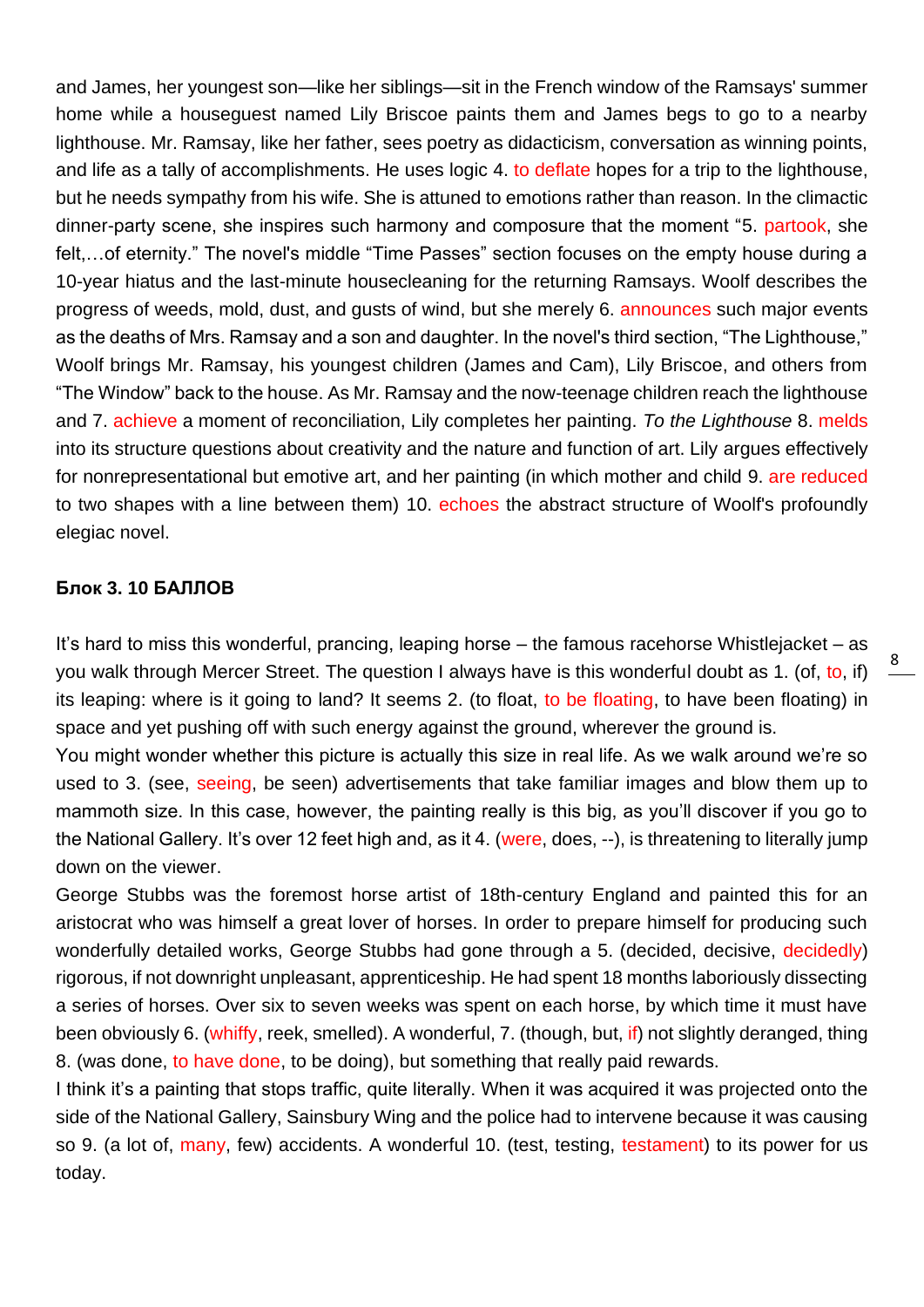## **Блок 4. 15 БАЛЛОВ**

**Количество слов в предложении: 30-35. Ответ, содержащий менее 30 слов – вычет 1 балла за содержание**

#### **4 слова подряд из текста – ответ на этот вопрос – 0 баллов**

**Каждый ответ:**

**1 балл – грамматика 1 балл – лексика 1 балл – содержание**

**1.** What was the main idea behind the demographic policy in Australia at the turn of the 20th century?

*One of the first objectives of the new federal government, established in 1901, was to design a "White Australia" policy, which aimed to prevent diluting Australia's Anglo-Celtic heritage.*

#### **2.** What shift in the policy did Australia see later in the 20<sup>th</sup> century?

*The battles in the Pacific theatre during World War II revived the "populate or perish" catchcry, and after the war a vigorous campaign was launched to encourage immigration from all parts of Europe. The government initially continued to emphasize the exclusivist White Australia policy, and the country's ethnic composition was only slightly affected. Over the succeeding decades, however, ethnic diversification gradually intensified, eventually setting off heated debates over the relative merits of publicly funded programs for assimilation and for multiculturalism.*

#### **3.** How did immigrants spread across the continent?

*The big cities received the bulk of the postwar immigration. Melbourne's early lead in industrialization was closely associated with the immigration boom, but Sydney eventually proved more attractive. The impact of immigration was not confined to these two centres; whereas the overseas-born population accounted for about one-third of the total for Sydney and Melbourne at the start of the 21st century, the national proportion was more than one-fifth and rising. Each of the other state capitals and the industrializing provincial centres also received their share of the influx. The impact was much smaller in the rural districts, except for the areas under irrigation.*

**4.** What contributed to Australia's becoming a multiethnic nation?

At the outset, the federal government preferred to maintain **British and Irish immigration** at a high rate, but those sources were soon deemed insufficient to meet rising expectations, and further "assisted migration" and "private sponsorship" agreements were negotiated with other **European and Middle Eastern** governments. In addition, most major world crises have introduced fresh waves of immigrants: **refugees from Hungary and Czechoslovakia** after the uprisings in the 1950s and '60s; from **Lebanon** and from **Chile** and **other Latin American countries** in the 1970s; from **Southeast Asia (Cambodia, Laos, and Vietnam)** and **China** in the late 1970s and '80s; and from **the Balkans** in the 1990s. Since the end of World War II, some 600,000 refugees and displaced persons have arrived in Australia—more than **one-tenth of the total number of new settlers**. Consequently, about **half of the population has been born overseas or has at least one overseas-born parent**.

**5.** What are the most significant features of the current demographics in Australia?

The White Australia policy was relaxed in 1966 and officially abandoned in 1973.

... opposition to immigration and multiculturalism policies sparked the formation of the anti-immigrant One Nation Party in the late 1990s

Australians largely have been spared the kinds of interracial conflict that have scarred other immigrant societies.